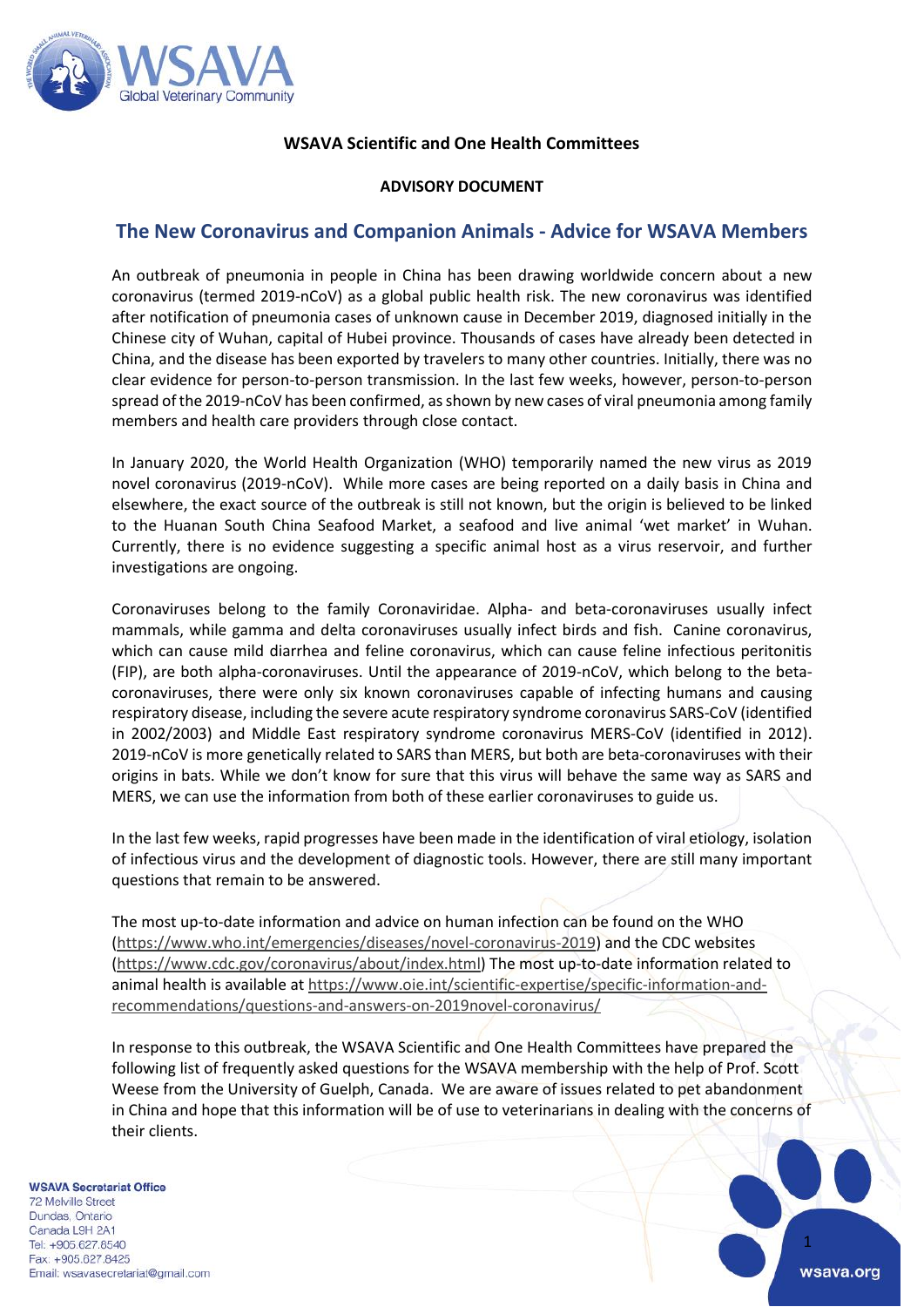

### **How can I help protect myself and my clinic staff?**

Visit the [2019-nCoV Prevention and Treatment](https://www.cdc.gov/coronavirus/2019-ncov/about/prevention-treatment.html) page to learn about how to protect yourself from respiratory illnesses, like 2019-nCoV.

#### **Can 2019-nCoV infect domestic animals?**

Currently there is no evidence that pets or other domestic animals can be infected with this new coronavirus. Additionally, there is currently no evidence that pets or other domestic animals might be a source of infection to people with the new coronavirus. This is a rapidly evolving situation and information will be updated as it becomes available.

#### **Should I avoid contact with pets or other animals if I am sick?**

Do not handle pets or other animals while sick. Although there have not been reports of pets or other animals becoming sick with 2019-nCoV, several types of coronaviruses can cause illness in animals and spread between animals and people. Until we know more, avoid contact with animals and wear a facemask if you must be around animals or care for a pet in order to protect the pet from the possibility of disease transmission.

### **What should I do if my pet or other animal becomes ill and was around a person with novel coronavirus?**

If your pet or other animal becomes ill, call your veterinarian to let them know that you are bringing a sick pet that was exposed to a person with the new coronavirus. Do not take the animal to a veterinary clinic until you have had a discussion with clinic staff. Tell them about any contact the animal may have had with someone with 2019-nCoV infection.

### **If my pet or other animal has been in contact with someone who is sick, can they spread the disease to other people?**

We do not yet know if animals can get infected. We also do not know if they could get sick from this new coronavirus. Currently there is no evidence that pets or other domestic animals can be infected with this new coronavirus. Additionally, there is currently no evidence that pets or other domestic animals might be a source of infection to people with the new coronavirus. This is a rapidly evolving situation and information will be updated as it becomes available.

# **What are the concerns regarding pets that have been in contact with people infected with this virus?**

While this virus seems to have emerged from an animal source, it is now spreading from person-toperson. Person-to-person spread is thought to occur mainly via respiratory droplets produced when an infected person coughs or sneezes. At this time, it's unclear how easily or sustainably this virus is spreading between people. Learn what is known about the [spread of newly emerged coronaviruses.](https://www.cdc.gov/coronavirus/2019-ncov/about/transmission.html) Importantly, there is no data to date that dogs and cats can become infected with 2019-nCoV

### **What should be done with animals in areas where the virus is active?**

Currently there is no evidence that pets or other domestic animals can be infected with this new coronavirus. This is a rapidly evolving situation and information will be updated as it becomes

**WSAVA Secretariat Office 72 Melville Street** Dundas, Ontario Canada L9H 2A1 Tel: +905,627,8540 Fax: +905.627.8425 Email: wsavasecretariat@gmail.com

2